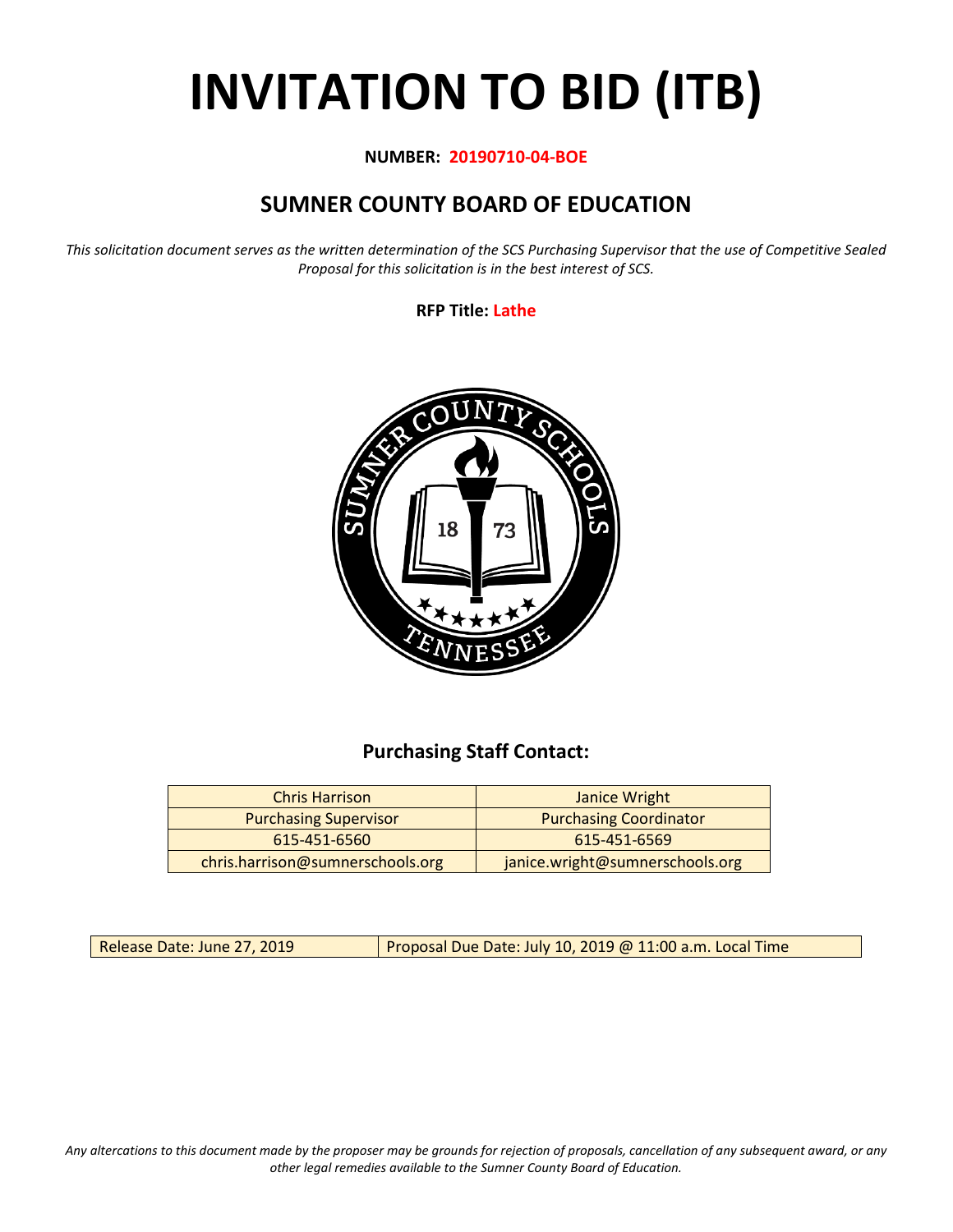## **NOTICE TO PROPOSERS**

There may be one or more amendments to this ITB. In order to receive communication for any such amendments issued specifically to this ITB, the proposer must provide the information requested below to the Sumner County Board of Education (SCS) Purchasing Department. The information may be sent by email to: Chris Harrison, Purchasing Supervisor, chris.harrison@sumnerschools.org. SCS will send amendments only to those proposers which complete and return this information in a timely manner.

| ITB Number:             | 20190710-04-BOE Lathe                                                                                                 |
|-------------------------|-----------------------------------------------------------------------------------------------------------------------|
| Company Name:           |                                                                                                                       |
| <b>Mailing Address:</b> |                                                                                                                       |
|                         |                                                                                                                       |
|                         |                                                                                                                       |
| Phone Number:           | <u> 1989 - Johann John Stoff, deutscher Stoffen und der Stoffen und der Stoffen und der Stoffen und der Stoffen u</u> |
| <b>Contact Person:</b>  |                                                                                                                       |
| <b>Email Address:</b>   |                                                                                                                       |
|                         |                                                                                                                       |
| Authorized Signature:   |                                                                                                                       |
| <b>Printed Name:</b>    | <u> 1989 - Jan James James James James James James James James James James James James James James James James</u>    |
| Date:                   |                                                                                                                       |

Emailed amendments will be sent in a Microsoft Word (Office for Windows) or Portable Document Format (pdf) format. Any alterations to the document made by the proposer may be grounds for rejection of proposal, cancellation of any subsequent award or any other legal remedies available to SCS.

Amendments will also be posted on the SCS website **https://sumnerschools.org/index.php/current-bids-and-rfps** and attached to the solicitation listing as a PDF or WORD file. Check the particular solicitation on the Current Bids and RFPs webpage for any posted amendments.

By completing and returning this form, the Proposer has expressed its intent to provide a proposal for **20190710-04-BOE Lathe.**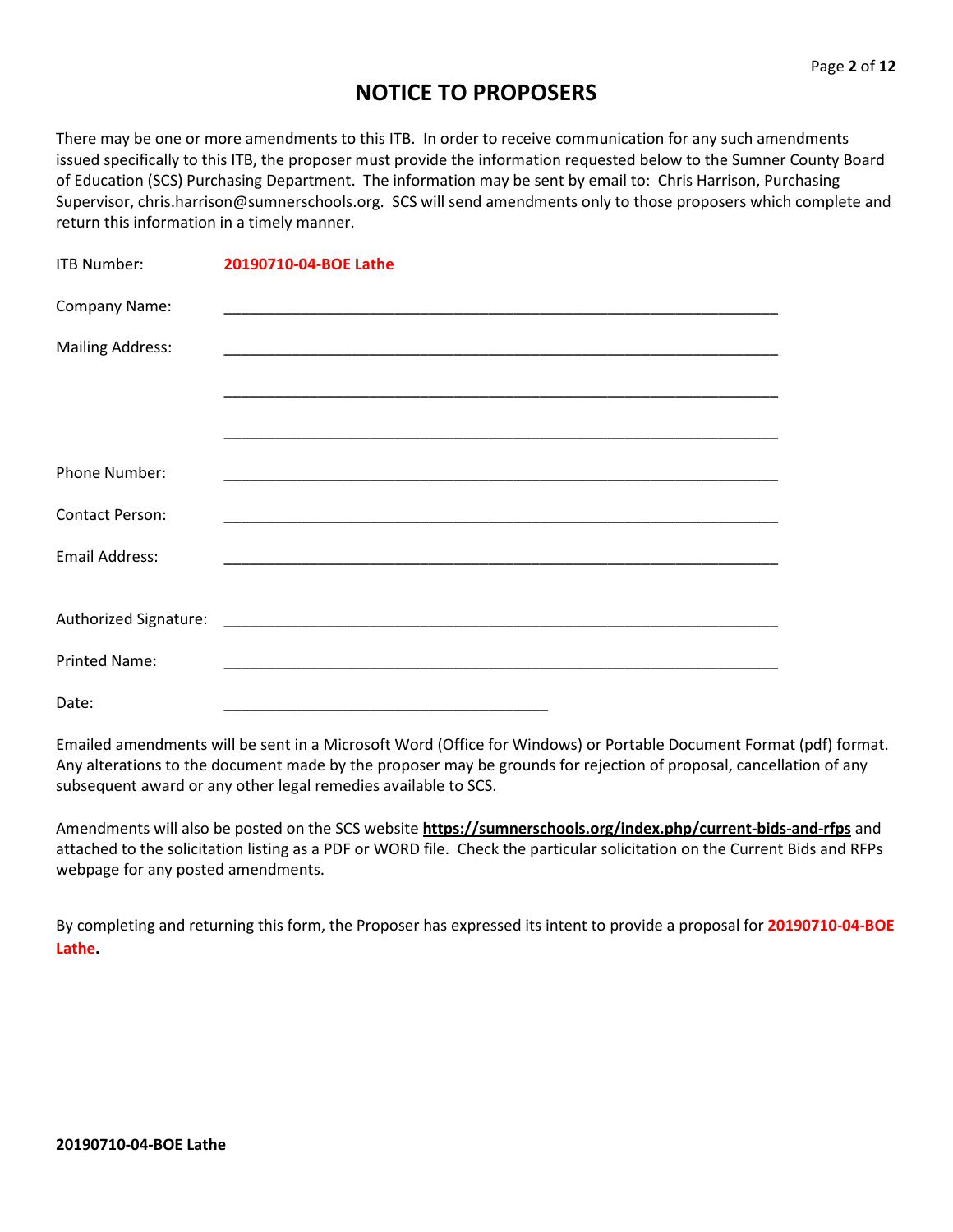## **TABLE OF CONTENTS**

- 1. Specification
- 2. Source Selection and Contract Award
- 3. Schedule of Events
- 4. Delivery of Proposals
- 5. Protests
- 6. New Vendors

#### 7. Attachments

- A. Bid Form/Certification
- B. IRS Form W9
- C. Attestation Re Personnel
- D. Standard Terms and Conditions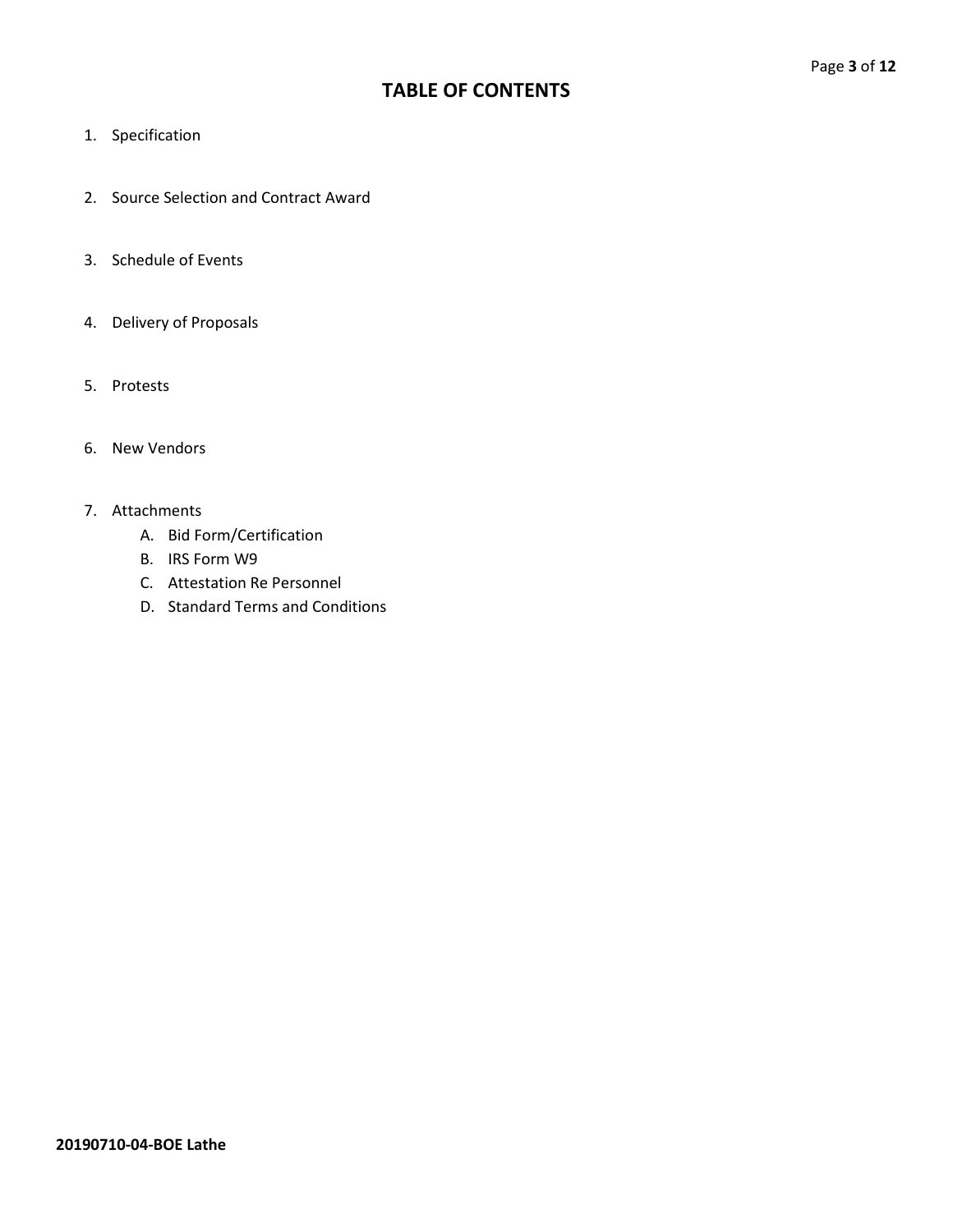#### 1. Specification

The following specifications are based off information gathered on specific product offerings. SCS shall accept responses for equipment that is equal or better in quality and workmanship than the referenced items. Please include product literature along with the exact Brand and Model Number being bid.

Delivery Address: Westmoreland High 4300 Hawkins Drive Westmoreland, TN 37186

Delivery Includes:

- All freight expenses
- All expenses to unload, uncrate and set the unit inside the building

#### **GEARHEAD LATHE**

- South Bend Heavy 13 with Standard Equipment
	- o Include pricing for a factory installed Fagor 20i Digital Read-Out System.
	- o Include cost for any options & accessories on a separate page. *(These prices will not be used in determining the bid award.)*
- 2. Source Selection and Contract Award
	- Award, if made, will be made to the proposer submitting the lowest cost proposal and whom is also determined to be Responsive.
		- o General Criteria to be determined "Responsive"
			- **•** Does the proposal include all required information?
			- Does the proposal include completed attachment forms?
			- Was the proposal delivered on or before the stated deadline?
	- SCS reserves the right to reject any proposal that takes exception to the specifications unless prior approval is requested and granted by SCS.
	- Upon mutual agreement by both parties, SCS shall grant the right to extend the terms, conditions and prices of contract(s) awarded from this ITB to other Institutions (such as State, Local and/or Public Agencies) who express an interest in participating in any contract that results from this ITB. Each of the "piggyback" Institutions will issue their own purchasing documents for purchase of the goods/services. Proposer agrees that SCS shall bear no responsibility or liability for any agreements between Proposer and the other Institution(s) who desire to exercise this option.
- 3. Schedule of Events

| <b>RFP Issued</b>              | June 27, 2019                         |  |  |  |
|--------------------------------|---------------------------------------|--|--|--|
| <b>RFP Submission DEADLINE</b> | July 10, 2019 @ 11:00 a.m. Local Time |  |  |  |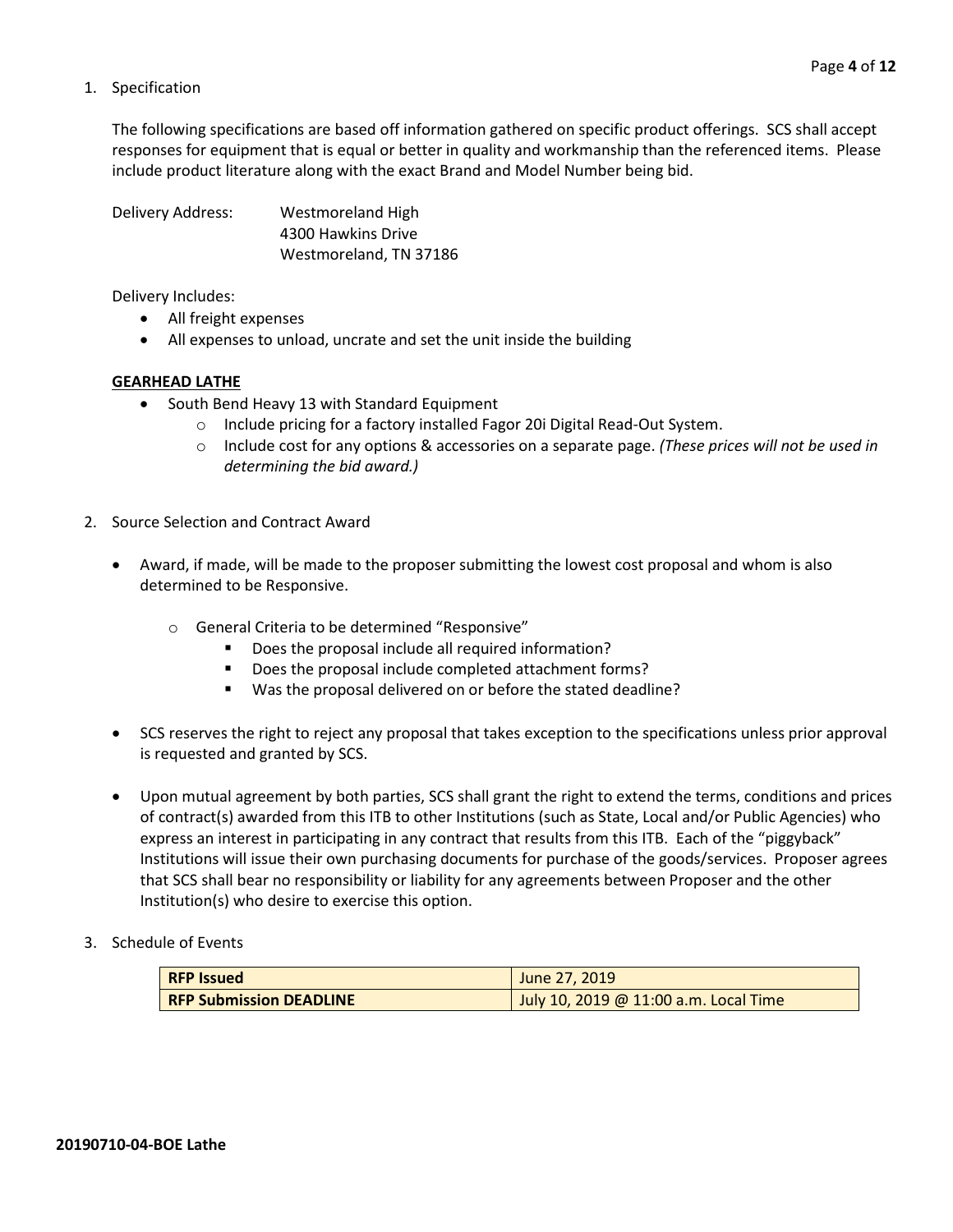#### 4. Delivery of Proposals

Sealed proposals will be accepted until **July 10, 2019 @ 11:00 a.m. Local Time**. Proposals received after that time will be deemed invalid. Vendors mailing proposal packages must allow sufficient time to ensure receipt of their package by the time specified. SCS shall not accept proposals via electronic transmission such as email, fax, etc. There will be no exceptions. Proposals will be opened and read aloud. The reading of the bids will begin at **11:00 a.m. Local Time**.

Due to the nature of deliveries to the SCS Support Services Facility by carriers such as UPS, FedEx and such like; the proposal package will be accepted if the date and time on the delivery confirmation are indicated to be on or before the Proposal Deadline.

| Delivery Address: | Sumner County Board of Education |
|-------------------|----------------------------------|
|                   | Attn: Purchasing Supervisor      |
|                   | 1500 Airport Road                |
|                   | Gallatin, TN 37066               |

The package containing the proposal must be sealed and clearly marked on the outside of the package: **"20190710-04-BOE Lathe"**

#### **DO NOT OPEN**

#### 5. Protests

In the event that any interested party finds any part of the listed specifications, terms or conditions to be discrepant, incomplete or otherwise questionable in any respect; it shall be the responsibility of the concerned party to notify the SCS Purchasing Office of such matters immediately upon receipt of the ITB. All notifications must be sent to the Purchasing Supervisor via email at [purchasing@sumnerschools.org.](mailto:purchasing@sumnerschools.org)

Any actual or prospective Proposer who is aggrieved in connection with the ITB or award of a contract may protest to the Purchasing Supervisor and/or the Sumner County Board of Education at its regularly scheduled meeting.

#### 6. New Vendors

- To comply with Internal Revenue Service requirements, all vendors who perform any type of service are required to have a current IRS Form W-9 on file with the SCS Finance Department. It is a mandatory requirement to complete the IRS Form W-9 (Attachment 1) included in this RFP.
- To comply with the Tennessee Lawful Employment Act (50-1-702 and 50-1-703), non-employees (individuals paid directly by the employer in exchange for the individual's labor or services) must have on file one (1) of the following documents:
	- o A valid Tennessee driver's license or photo identification;
	- $\circ$  A valid driver's license or photo identification from another state where the license requirements are at least as strict as those in Tennessee;
	- o A birth certificate issued by a U.S. state, jurisdiction or territory;
	- o A U.S. government issued certified birth certificate;
	- o A valid, unexpired U.S. passport;
	- o A U.S. certificate of birth abroad (DS-1350 or FS-545)

#### **20190710-04-BOE Lathe**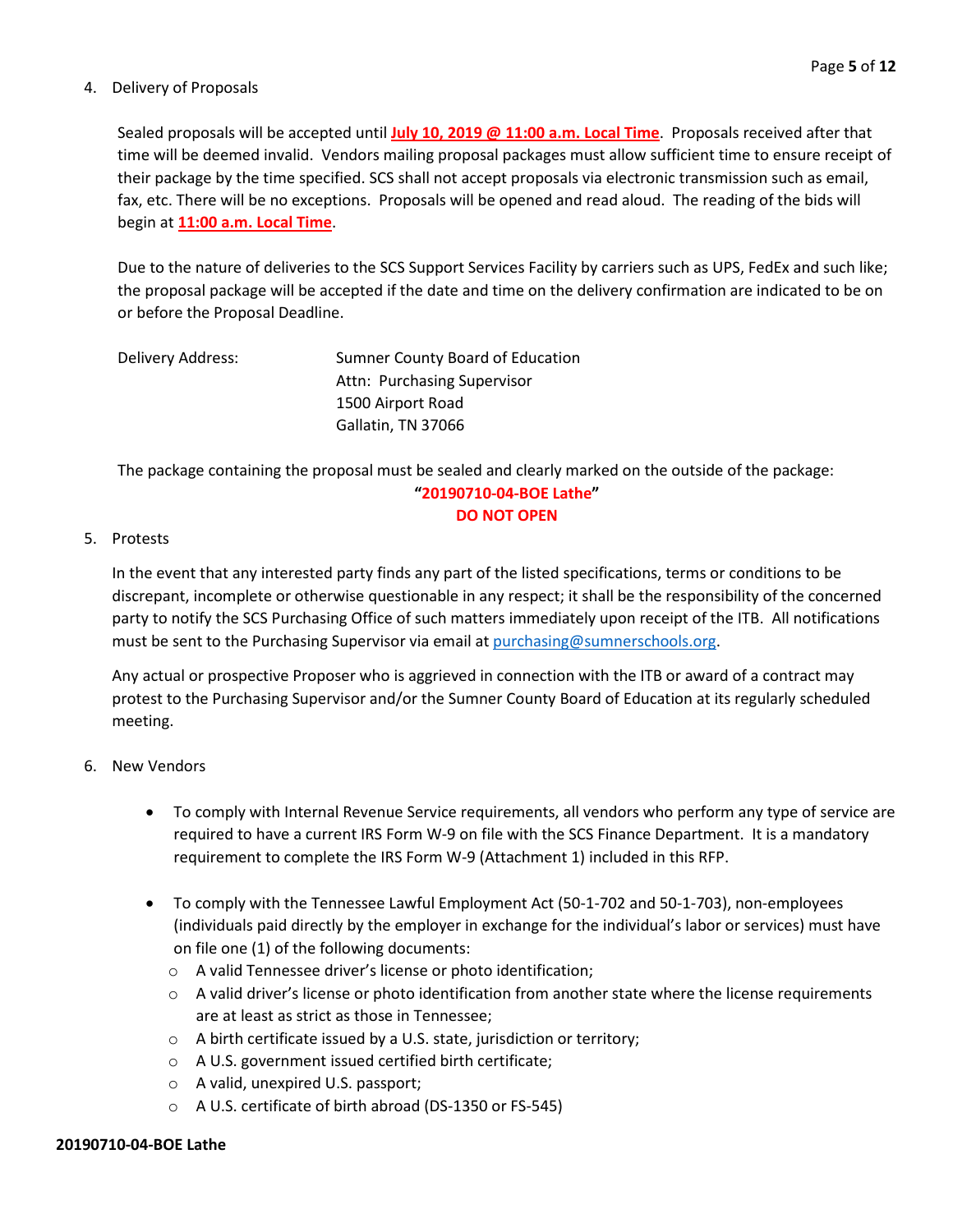- o A report of birth abroad of a U.S. citizen (FS-240);
- o A certificate of citizenship (N560 or N561);
- o A certificate of naturalization (N550, N570 or N578);
- o A U.S citizen identification card (I-197 or I-179); or
- o Valid alien registration documentation or other proof of current immigration registration recognized by the United States Department of Homeland Security that contains the individual's complete legal name and current alien admission number or alien file number (or numbers if the individual has more than one number).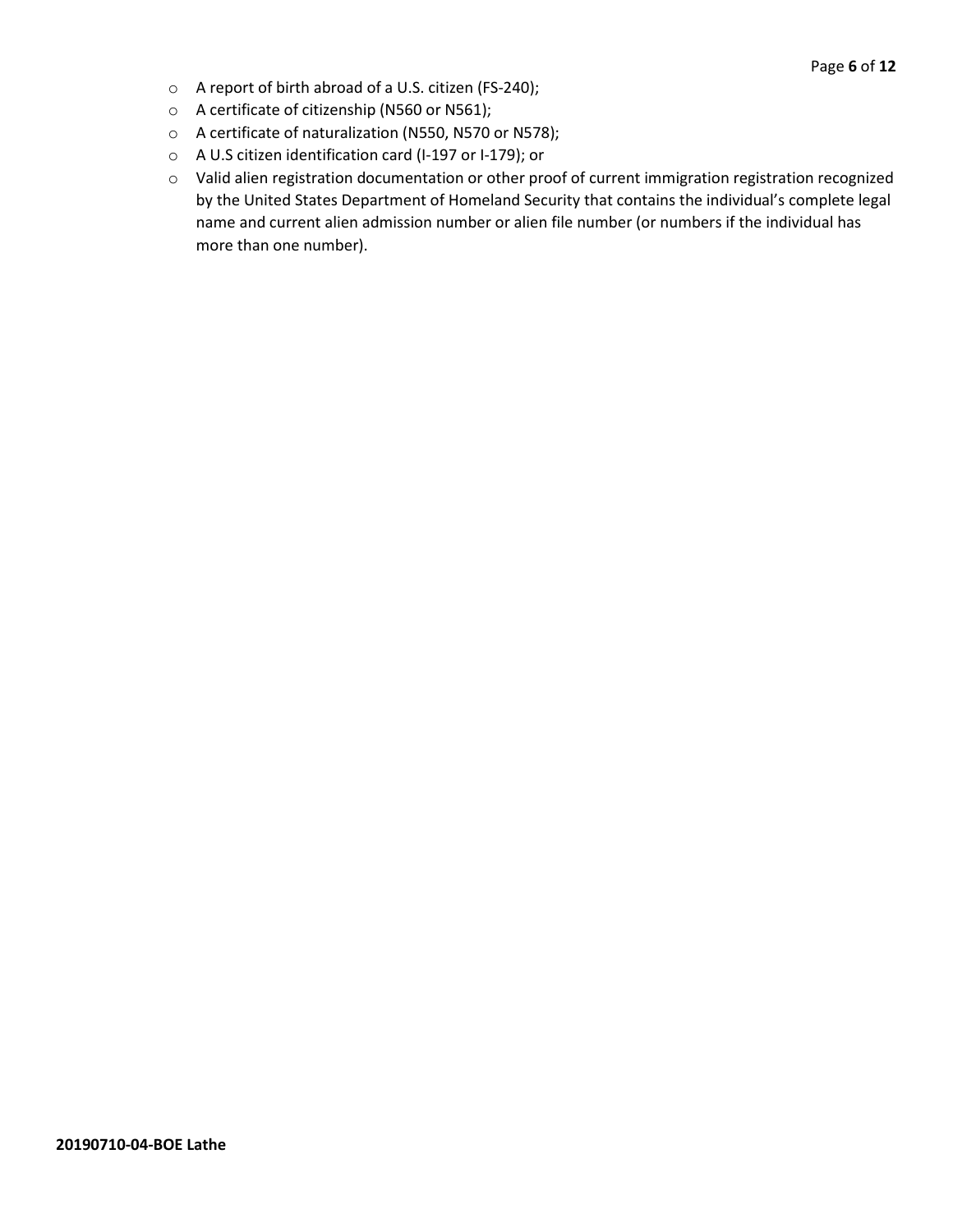

Attn: Purchasing Supervisor 1500 Airport Road Gallatin, TN 37066

Date\_\_\_\_\_\_\_\_\_\_\_\_\_\_\_\_\_\_\_\_\_\_\_\_\_\_\_\_

| <b>ITEM DESCRIPTION</b> | <b>BRAND</b> | <b>MODEL NO.</b> | <b>UNIT COST</b> |
|-------------------------|--------------|------------------|------------------|
| <b>Gearhead Lathe</b>   |              |                  |                  |

By checking this box, Proposer agrees that SCS reserves the right to extend the terms, conditions and prices of this contract to other Institutions (such as State, Local and/or Public Agencies) who express an interest in participating in any contract that results from this ITB. Each of the piggyback Institutions will issue their own purchasing documents for the goods/service. Proposer agrees that SCS shall bear no responsibility or liability for any agreements between Proposer and the other Institution(s) who desire to exercise this option.

| <b>AUTHORIZED SIGNATURE:</b> |  |
|------------------------------|--|
| <b>PRINTED NAME:</b>         |  |
| TITLE:                       |  |
| <b>COMPANY NAME:</b>         |  |
| <b>PHONE:</b>                |  |
| <b>EMAIL</b>                 |  |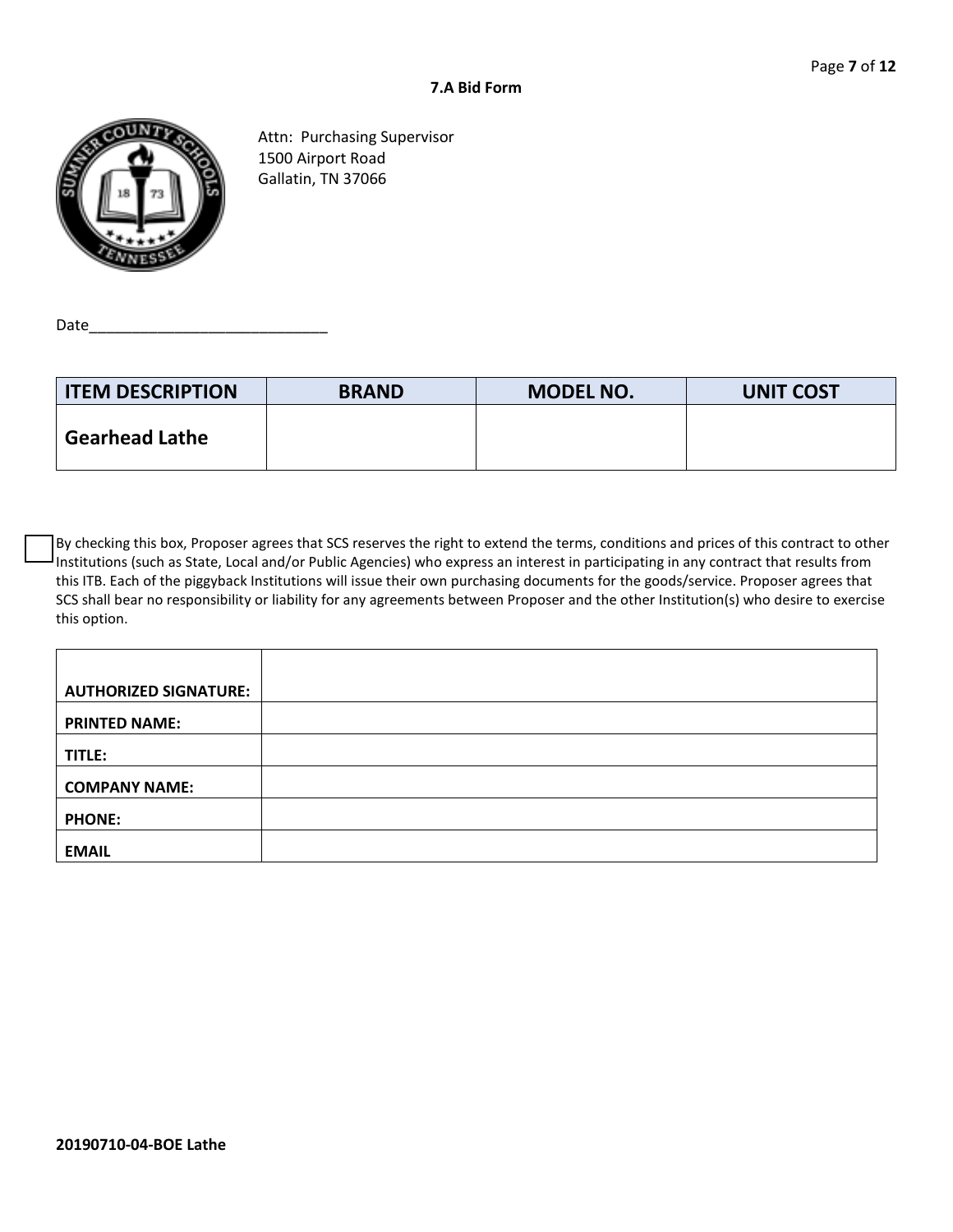#### 7.B IRS Form W9

| Form                                                                                                                                                                                                                                                                                                                                                                                                                                                                                                                                                                                                                                                                                                                                                                                                                                                    | <b>Request for Taxpayer</b><br>Give Form to the<br>requester. Do not<br>(Rev. December 2014)<br><b>Identification Number and Certification</b><br>send to the IRS.<br>Department of the Treasury<br>Internal Revenue Service |                                                                                                                                                                                                                                                                                                                                  |                                                                                                                                                      |                                                                                                          |    |                                         |  |  |  |
|---------------------------------------------------------------------------------------------------------------------------------------------------------------------------------------------------------------------------------------------------------------------------------------------------------------------------------------------------------------------------------------------------------------------------------------------------------------------------------------------------------------------------------------------------------------------------------------------------------------------------------------------------------------------------------------------------------------------------------------------------------------------------------------------------------------------------------------------------------|------------------------------------------------------------------------------------------------------------------------------------------------------------------------------------------------------------------------------|----------------------------------------------------------------------------------------------------------------------------------------------------------------------------------------------------------------------------------------------------------------------------------------------------------------------------------|------------------------------------------------------------------------------------------------------------------------------------------------------|----------------------------------------------------------------------------------------------------------|----|-----------------------------------------|--|--|--|
|                                                                                                                                                                                                                                                                                                                                                                                                                                                                                                                                                                                                                                                                                                                                                                                                                                                         | 1 Name (as shown on your income tax return). Name is required on this line; do not leave this line blank.                                                                                                                    |                                                                                                                                                                                                                                                                                                                                  |                                                                                                                                                      |                                                                                                          |    |                                         |  |  |  |
| οi                                                                                                                                                                                                                                                                                                                                                                                                                                                                                                                                                                                                                                                                                                                                                                                                                                                      |                                                                                                                                                                                                                              | 2 Business name/disregarded entity name, if different from above                                                                                                                                                                                                                                                                 |                                                                                                                                                      |                                                                                                          |    |                                         |  |  |  |
| page<br>4 Exemptions (codes apply only to<br>3 Check appropriate box for federal tax classification; check only one of the following seven boxes:<br>Specific Instructions on<br>certain entities, not individuals; see<br>S Corporation Partnership<br>Trust/estate<br>Individual/sole proprietor or<br>C Corporation<br>instructions on page 3):<br>single-member LLC<br>Print or type<br>Exempt payee code (if any)<br>Limited liability company. Enter the tax classification (C=C corporation, S=S corporation, P=partnership) ▶<br>Exemption from FATCA reporting<br>Note. For a single-member LLC that is disregarded, do not check LLC; check the appropriate box in the line above for<br>the tax classification of the single-member owner.<br>code (if any)<br>(Applies to accounts maintained outside the U.S.)<br>Other (see instructions) |                                                                                                                                                                                                                              |                                                                                                                                                                                                                                                                                                                                  |                                                                                                                                                      |                                                                                                          |    |                                         |  |  |  |
|                                                                                                                                                                                                                                                                                                                                                                                                                                                                                                                                                                                                                                                                                                                                                                                                                                                         |                                                                                                                                                                                                                              | 5 Address (number, street, and apt. or suite no.)                                                                                                                                                                                                                                                                                |                                                                                                                                                      |                                                                                                          |    | Requester's name and address (optional) |  |  |  |
| See                                                                                                                                                                                                                                                                                                                                                                                                                                                                                                                                                                                                                                                                                                                                                                                                                                                     | 6 City, state, and ZIP code                                                                                                                                                                                                  |                                                                                                                                                                                                                                                                                                                                  |                                                                                                                                                      |                                                                                                          |    |                                         |  |  |  |
|                                                                                                                                                                                                                                                                                                                                                                                                                                                                                                                                                                                                                                                                                                                                                                                                                                                         |                                                                                                                                                                                                                              | 7 List account number(s) here (optional)                                                                                                                                                                                                                                                                                         |                                                                                                                                                      |                                                                                                          |    |                                         |  |  |  |
| Part I                                                                                                                                                                                                                                                                                                                                                                                                                                                                                                                                                                                                                                                                                                                                                                                                                                                  |                                                                                                                                                                                                                              | <b>Taxpayer Identification Number (TIN)</b>                                                                                                                                                                                                                                                                                      |                                                                                                                                                      |                                                                                                          |    |                                         |  |  |  |
|                                                                                                                                                                                                                                                                                                                                                                                                                                                                                                                                                                                                                                                                                                                                                                                                                                                         |                                                                                                                                                                                                                              | Enter your TIN in the appropriate box. The TIN provided must match the name given on line 1 to avoid                                                                                                                                                                                                                             |                                                                                                                                                      |                                                                                                          |    | Social security number                  |  |  |  |
|                                                                                                                                                                                                                                                                                                                                                                                                                                                                                                                                                                                                                                                                                                                                                                                                                                                         | TIN on page 3.                                                                                                                                                                                                               | backup withholding. For individuals, this is generally your social security number (SSN). However, for a<br>resident alien, sole proprietor, or disregarded entity, see the Part I instructions on page 3. For other<br>entities, it is your employer identification number (EIN). If you do not have a number, see How to get a |                                                                                                                                                      |                                                                                                          | ٥r |                                         |  |  |  |
|                                                                                                                                                                                                                                                                                                                                                                                                                                                                                                                                                                                                                                                                                                                                                                                                                                                         |                                                                                                                                                                                                                              |                                                                                                                                                                                                                                                                                                                                  |                                                                                                                                                      |                                                                                                          |    |                                         |  |  |  |
| <b>Employer identification number</b><br>Note. If the account is in more than one name, see the instructions for line 1 and the chart on page 4 for<br>quidelines on whose number to enter.<br>$\overline{a}$                                                                                                                                                                                                                                                                                                                                                                                                                                                                                                                                                                                                                                           |                                                                                                                                                                                                                              |                                                                                                                                                                                                                                                                                                                                  |                                                                                                                                                      |                                                                                                          |    |                                         |  |  |  |
| Certification<br>Part II                                                                                                                                                                                                                                                                                                                                                                                                                                                                                                                                                                                                                                                                                                                                                                                                                                |                                                                                                                                                                                                                              |                                                                                                                                                                                                                                                                                                                                  |                                                                                                                                                      |                                                                                                          |    |                                         |  |  |  |
|                                                                                                                                                                                                                                                                                                                                                                                                                                                                                                                                                                                                                                                                                                                                                                                                                                                         | Under penalties of perjury, I certify that:                                                                                                                                                                                  |                                                                                                                                                                                                                                                                                                                                  |                                                                                                                                                      |                                                                                                          |    |                                         |  |  |  |
|                                                                                                                                                                                                                                                                                                                                                                                                                                                                                                                                                                                                                                                                                                                                                                                                                                                         |                                                                                                                                                                                                                              | 1. The number shown on this form is my correct taxpayer identification number (or I am waiting for a number to be issued to me); and                                                                                                                                                                                             |                                                                                                                                                      |                                                                                                          |    |                                         |  |  |  |
| 2. I am not subject to backup withholding because: (a) I am exempt from backup withholding, or (b) I have not been notified by the Internal Revenue<br>Service (IRS) that I am subject to backup withholding as a result of a failure to report all interest or dividends, or (c) the IRS has notified me that I am<br>no longer subject to backup withholding; and                                                                                                                                                                                                                                                                                                                                                                                                                                                                                     |                                                                                                                                                                                                                              |                                                                                                                                                                                                                                                                                                                                  |                                                                                                                                                      |                                                                                                          |    |                                         |  |  |  |
|                                                                                                                                                                                                                                                                                                                                                                                                                                                                                                                                                                                                                                                                                                                                                                                                                                                         |                                                                                                                                                                                                                              | 3. I am a U.S. citizen or other U.S. person (defined below); and                                                                                                                                                                                                                                                                 |                                                                                                                                                      |                                                                                                          |    |                                         |  |  |  |
|                                                                                                                                                                                                                                                                                                                                                                                                                                                                                                                                                                                                                                                                                                                                                                                                                                                         |                                                                                                                                                                                                                              | 4. The FATCA code(s) entered on this form (if any) indicating that I am exempt from FATCA reporting is correct.                                                                                                                                                                                                                  |                                                                                                                                                      |                                                                                                          |    |                                         |  |  |  |
| Certification instructions. You must cross out item 2 above if you have been notified by the IRS that you are currently subject to backup withholding<br>because you have failed to report all interest and dividends on your tax return. For real estate transactions, item 2 does not apply. For mortgage<br>interest paid, acquisition or abandonment of secured property, cancellation of debt, contributions to an individual retirement arrangement (IRA), and<br>generally, payments other than interest and dividends, you are not required to sign the certification, but you must provide your correct TIN. See the<br>instructions on page 3.                                                                                                                                                                                                |                                                                                                                                                                                                                              |                                                                                                                                                                                                                                                                                                                                  |                                                                                                                                                      |                                                                                                          |    |                                         |  |  |  |
| Sign<br>Here                                                                                                                                                                                                                                                                                                                                                                                                                                                                                                                                                                                                                                                                                                                                                                                                                                            | Signature of<br>U.S. person $\blacktriangleright$                                                                                                                                                                            |                                                                                                                                                                                                                                                                                                                                  |                                                                                                                                                      | Date P                                                                                                   |    |                                         |  |  |  |
|                                                                                                                                                                                                                                                                                                                                                                                                                                                                                                                                                                                                                                                                                                                                                                                                                                                         | <b>General Instructions</b>                                                                                                                                                                                                  |                                                                                                                                                                                                                                                                                                                                  | · Form 1098 (home mortgage interest), 1098-E (student Ioan interest), 1098-T<br>(tuition)                                                            |                                                                                                          |    |                                         |  |  |  |
|                                                                                                                                                                                                                                                                                                                                                                                                                                                                                                                                                                                                                                                                                                                                                                                                                                                         |                                                                                                                                                                                                                              | Section references are to the Internal Revenue Code unless otherwise noted.                                                                                                                                                                                                                                                      | · Form 1099-C (canceled debt)                                                                                                                        |                                                                                                          |    |                                         |  |  |  |
|                                                                                                                                                                                                                                                                                                                                                                                                                                                                                                                                                                                                                                                                                                                                                                                                                                                         |                                                                                                                                                                                                                              | Future developments. Information about developments affecting Form W-9 (such<br>as legislation enacted after we release it) is at www.irs.gov/fw9.                                                                                                                                                                               | . Form 1099-A (acquisition or abandonment of secured property)                                                                                       |                                                                                                          |    |                                         |  |  |  |
|                                                                                                                                                                                                                                                                                                                                                                                                                                                                                                                                                                                                                                                                                                                                                                                                                                                         | <b>Purpose of Form</b>                                                                                                                                                                                                       |                                                                                                                                                                                                                                                                                                                                  |                                                                                                                                                      | Use Form W-9 only if you are a U.S. person (including a resident alien), to<br>provide your correct TIN. |    |                                         |  |  |  |
|                                                                                                                                                                                                                                                                                                                                                                                                                                                                                                                                                                                                                                                                                                                                                                                                                                                         |                                                                                                                                                                                                                              | An individual or entity (Form W-9 requester) who is required to file an information<br>return with the IRS must obtain your correct taxpayer identification number (TIN)                                                                                                                                                         | If you do not return Form W-9 to the requester with a TIN, you might be subject<br>to backup withholding. See What is backup withholding? on page 2. |                                                                                                          |    |                                         |  |  |  |
| which may be your social security number (SSN), individual taxpayer identification<br>number (ITIN), adoption taxpayer identification number (ATIN), or employer                                                                                                                                                                                                                                                                                                                                                                                                                                                                                                                                                                                                                                                                                        |                                                                                                                                                                                                                              |                                                                                                                                                                                                                                                                                                                                  | By signing the filled-out form, you:<br>1. Certify that the TIN you are giving is correct (or you are waiting for a number                           |                                                                                                          |    |                                         |  |  |  |

identification number (EIN), to report on an information return the amount paid to<br>you, or other amount reportable on an information return. Examples of information<br>returns include, but are not limited to, the following:

- · Form 1099-INT (interest earned or paid)
- · Form 1099-DIV (dividends, including those from stocks or mutual funds)
- · Form 1099-MISC (various types of income, prizes, awards, or gross proceeds) . Form 1099-B (stock or mutual fund sales and certain other transactions by
- brokers) · Form 1099-S (proceeds from real estate transactions)
- · Form 1099-K (merchant card and third party network transactions)
- to be issued),
- 2. Certify that you are not subject to backup withholding, or

2. Certify that you are not subject to backup withholding, or<br>3. Claim exemption from backup withholding if you are a U.S. exempt payee. If<br>applicable, you are also certifying that as a U.S. person, your allocable share of

withholding tax on foreign partners' share of effectively connected income, and<br>4. Certify that FATCA code(s) entered on this form (if any) indicating that you are<br>exempt from the FATCA reporting, is correct. See What is F

Cat. No. 10231X

Form W-9 (Rev. 12-2014)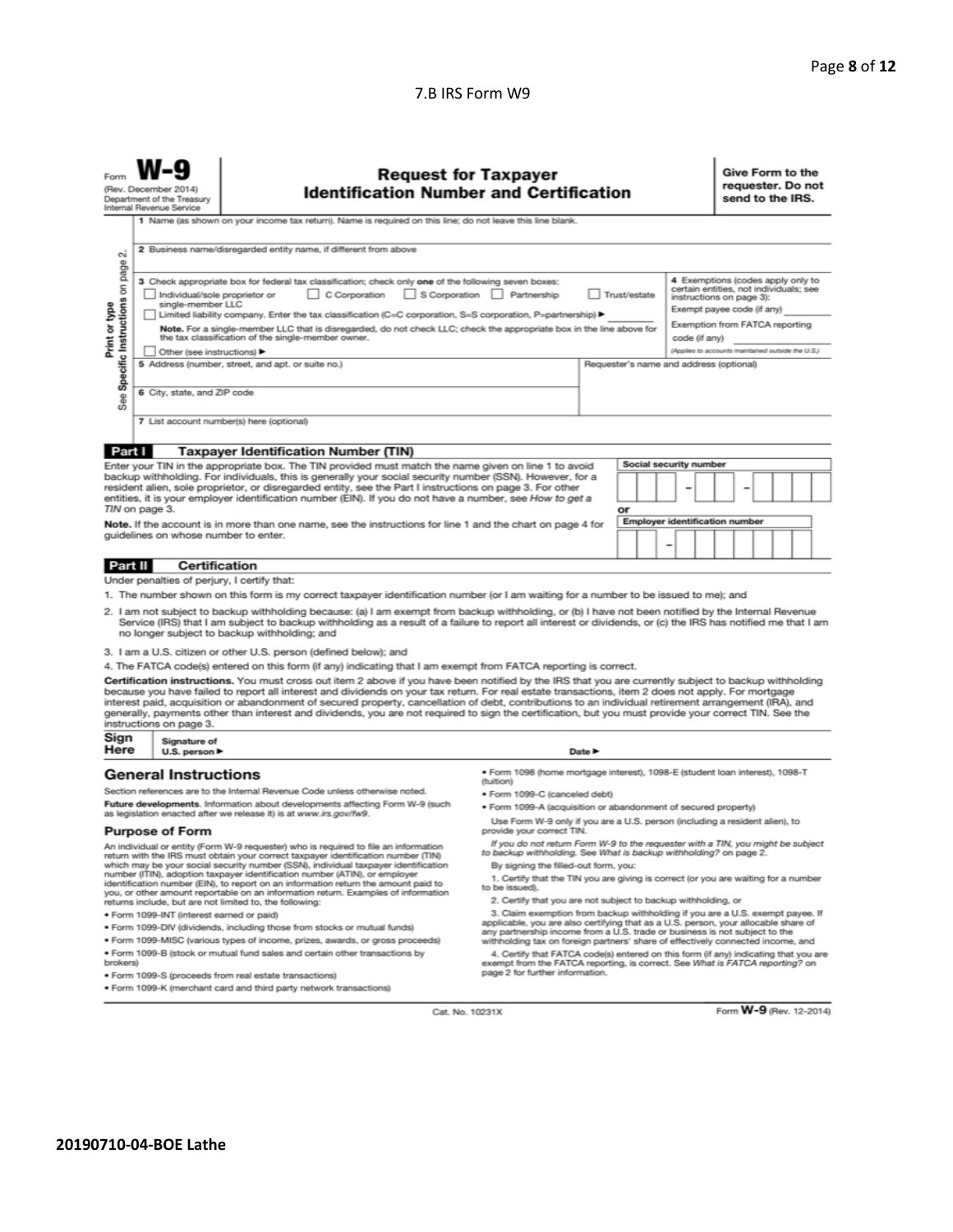### **ATTESTATION RE PERSONNEL USED IN CONTRACT PERFORMANCE**

| LCONTRACTOR LEGAL ENTITY NAME:                                         |  |
|------------------------------------------------------------------------|--|
| FEDERAL EMPLOYER IDENTIFICATION NUMBER:<br>(or Social Security Number) |  |

**The Contractor, identified above, does hereby attest, certify, warrant and assure that the Contractor shall not knowingly utilize the services of an illegal immigrant in the performance of this Contract and shall not knowingly utilize the services of any subcontractor who will utilize the services of an illegal immigrant in the performance of this Contract, T.C.A. § 12-3-309.**

SIGNATURE & DATE:

*NOTICE: This attestation MUST be signed by an individual empowered to contractually bind the Contractor.*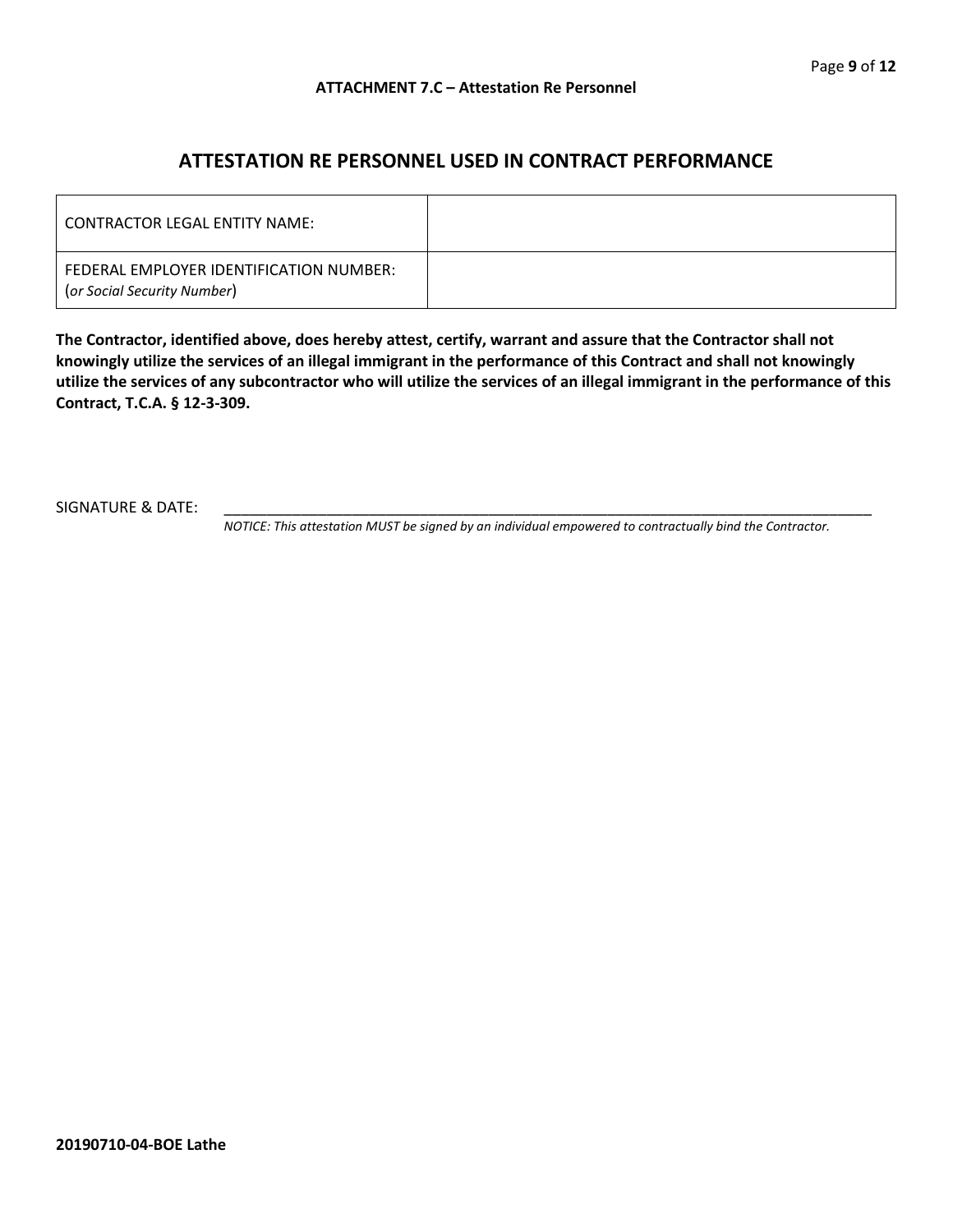#### **ATTACHMENT 7.D – Standard Terms & Conditions SUMNER COUNTY BOARD OF EDUCATION (SCS)**

#### **1. PREPARATION AND SUBMISSION OF BID.**

- **a.** Failure to examine any drawings**,** specifications, or instructions will be at the proposer's risk. Any deviation from the stated terms, conditions and specifications must be coordinated with and approved in writing by the SCS Purchasing Supervisor.
- **b.** ITB SUBMITTAL / SIGNATURE: Proposal shall give the full name and business address of the bidder. If the proposer is a corporation, the name shall be stated as it is in the corporate charter. Proposals must be signed in ink by the proposer's authorized agent. Unsigned proposals will be rejected. Proposals are to be sealed and the outside of the envelope is to reference the ITB number. The person signing the proposal must show their title, and if requested by SCS, must furnish satisfactory proof of his or her authority to bind his or her company in contract. Proposer understands that by submitting a proposal with an authorized signature, it shall constitute an offer to SCS. Proposals must be typewritten or in ink; otherwise they may not be considered. Purchase orders will be issued to the firm name appearing on the W9. Electronic submissions via email, fax, etc. shall not be accepted.
- **c.** SCS is not responsible for any costs incurred by any vendor pursuant to the ITB. The vendor shall be responsible for all costs incurred in connection with the preparation and submission of its proposal.
- **d.** All proposers must be in compliance with T.C.A. § 62-6-119 at the time of proposal submission and provide evidence of compliance with the applicable provisions of the chapter before such proposal may be considered.
- **e.** Proposals are to be received in the location designated in the ITB no later than the specified date and time. Late submissions will NOT be opened or considered.
- **f.** No erasures permitted. Errors may be crossed out and corrections printed in ink or typewritten adjacent to error and must be initialed in ink by person signing the proposal.
- **g.** Specifications: Reference to available specifications shall be sufficient to make the terms of the specifications binding on the proposer. The use of the name of a manufacturer, or any special brand or make in describing an item does not restrict the proposer to that manufacturer or specific article, unless specifically stated. Comparable products of other manufacturers will be considered if proof of compatibility is contained in the proposal. Proposers are required to notify SCSs Purchasing Supervisor whenever specifications/procedures are not perceived to be fair and open. The articles on which the proposals are submitted must be equal or superior to that specified. Informative and Descriptive Literature: The proposer must show brand or trade names of the articles proposed, when applicable. It shall be the responsibility of the vendor, including vendors whose product is referenced, to furnish with the proposal such specifications, catalog pages, brochures or other data as will provide an adequate basis for determining the quality and functional capabilities of the product offered. Failure to provide this data may be considered valid justification for rejection of proposal.
- **h.** Samples: Samples of items when called for, must be furnished free of expense, and if not destroyed will, upon vendor's request within ten (10) days of proposal opening, be returned at the proposer's expense. Each sample must be labeled with the proposer's name, manufacturer's brand name and number, ITB number and item reference.
- **i.** Time of Performance: The number of calendar days in which delivery is to be made after receipt of order shall be stated in the proposal and may be a factor in making an award, price notwithstanding. If no delivery time is stated in the proposal, proposer agrees that delivery is to be made within two weeks (10 business days) of order.
- **j.** Transportation and delivery charges should be included in the price and be fully prepaid by the vendor to the destination specified in the ITB. Proposal prices shall include delivery of all items F.O.B. destination.
- **k.** New materials and supplies must be delivered unless otherwise specifically stated in the ITB.
- **l.** Alternate/multiple proposals will not be considered unless specifically called for in the ITB.
- **m.** Only proposals submitted on ITB forms furnished by SCS will be considered.
- **n.** By signing the ITB where indicated, the proposer agrees to strictly abide by all local, state and federal statutes and regulations. The proposer further certifies that this proposal is made without collusion or fraud.
- **o.** Error in Proposal. In case of error in the extension of prices in the proposal, the unit price will govern. Late submissions will NOT be opened or considered. Proposers are cautioned to verify their proposals before submission, as amendments received after the ITB deadline will not be considered. No proposal shall be altered, amended or withdrawn after opening. After proposal opening, a proposer may withdraw a proposal only when there is obvious clerical error such as a misplaced decimal point, or when enforcement of the proposal would impose unconscionable hardship due to an error in the proposal resulting in a quotation substantially below the other proposals received. Proposal withdrawals will be considered only upon written request of the proposer.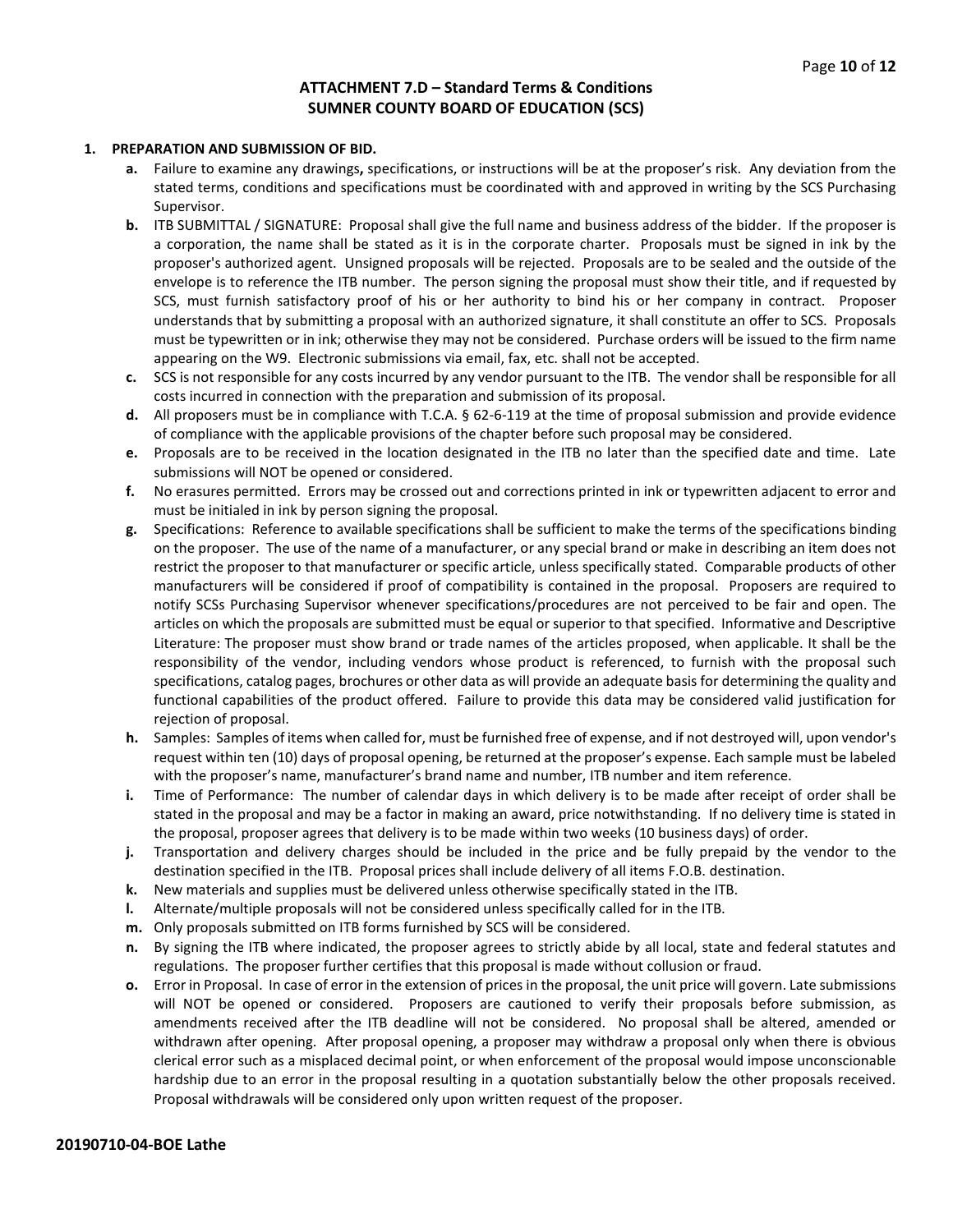- **2. OPEN RECORDS.** In order to comply with the provisions of the Tennessee Open Records Act, all proposals will be publicly opened and are subject to public inspection after the award upon written request. Proposers may be present at ITB opening. Summary information will be posted the SCS website, www.sumnerschools.org under the Invitation to Bid link.
- **3. ACCEPTANCE AND AWARD.** SCS reserves the right to reject any and all proposals and to waive any informality in proposals and, unless otherwise specified by the proposers to accept any item in the proposal. Action to reject all proposals shall be taken for unreasonably high prices, errors in the bid documents, cessation of need, unavailability of funds, or any other reason approved by SCS.
	- **a.** Contracts and purchases will be made with the lowest, responsive, responsible, qualified proposer. The quality of the articles to be supplied, their conformity with the specifications, their suitability to the requirements of the Institution, cash discount offered, and the delivery terms will be taken into consideration.
	- **b.** Any deviation from these stated terms, specifications and conditions must be coordinated with and approved in writing by the Purchasing Supervisor.
	- **c.** Prices quoted on the response (if any) are to be considered firm and binding until the said equipment, supplies or services are in the possession of SCS.
	- **d.** SCS reserves the right to order more or less than the quantity listed in the proposal.
	- **e.** If a proposal fails to state a time within which a proposal must be accepted, it is understood and agreed that SCS shall have ninety (90) days to accept.
	- **f.** No purchase or contract is authorized or valid until the issuance of a SCS purchase order in accordance with SCS policy. No SCS employee is authorized to purchase equipment, supplies or services prior to the issuance of such a purchase order.
	- **g.** The contract may not be assigned without written SCS consent.
	- **h.** If the appropriate space is marked on the ITB, other Institutions (such as State, Local and/or Public Agencies) may purchase off the contract during the same period as SCS.
	- **i.** The awarded proposer will be required to post a performance and payment bond in the amount of 25% of the contract price if it exceeds \$100,000 as stated by T.C.A. §12-4-201.
	- **j.** If the project cost is in excess of \$25,000 a performance bond must be secured by the requesting part in an amount equal to the market improvement value.
- **4. PAYMENT**. Payment terms must be specified in the proposal, including any discounts for early payment. Partial payments will not be approved unless justification for such payment can be shown. Terms will be NET 30 days. Payment will not be made until the conditions and specifications of the ITB are inspected and approved as conforming by persons appointed by SCS.
- **5. DEFAULT OF SELECTED VENDOR.** In case of vendor default, SCS may procure the articles or services from other sources and hold the defaulting vendor responsible for any resulting cost. If the awarded vendor violates any terms of their proposal, the contract, SCS policy or any law, they may be disqualified from submitting proposals for a period of two years for minor violations or longer for major violations. Proposals from disqualified bidders will not be accepted during the period of disqualification.
- **6. INSPECTION OF PURCHASES.** Articles received which are not equivalent will not be accepted and will be picked up by the vendor or returned to vendor, shipping charges collect. SCS shall have a reasonable period in which to inspect and accept or reject materials without liability. If necessity requires SCS to use nonconforming materials, an appropriate reduction in payment may be made.
- **7. TAXES.** SCS is tax exempt; do not include taxes in quotation. Vendors making improvements or additions to or performing repair work on real property for SCS are liable for any applicable sales or use tax on tangible personal property used in connection with the contract or furnished to vendors by the state for use under the contract.
- **8. NONDISCRIMINATION.** SCS is an equal opportunity employer. SCS and bidder agree to comply with Titles VI and VII of the Civil Rights Act of 1964, Title IX of the Education Amendments of 1972, Section 504 of the Rehabilitation Act of 1973, Executive Order 11,246, the Americans with Disabilities Act of 1990 and the related regulations to each. Each party assures that it will not discriminate against any individual including, but not limited to employees or applicants for employment and/or students, because of race, religion, creed, color, sex, age, disability, veteran status or national origin. In the event that any claims should arise with regards to violations of any such local, state or federal law, statues, rule or regulations, the vendor will indemnify and hold SCS harmless for any damages, including court costs or attorney fees, which might be incurred.